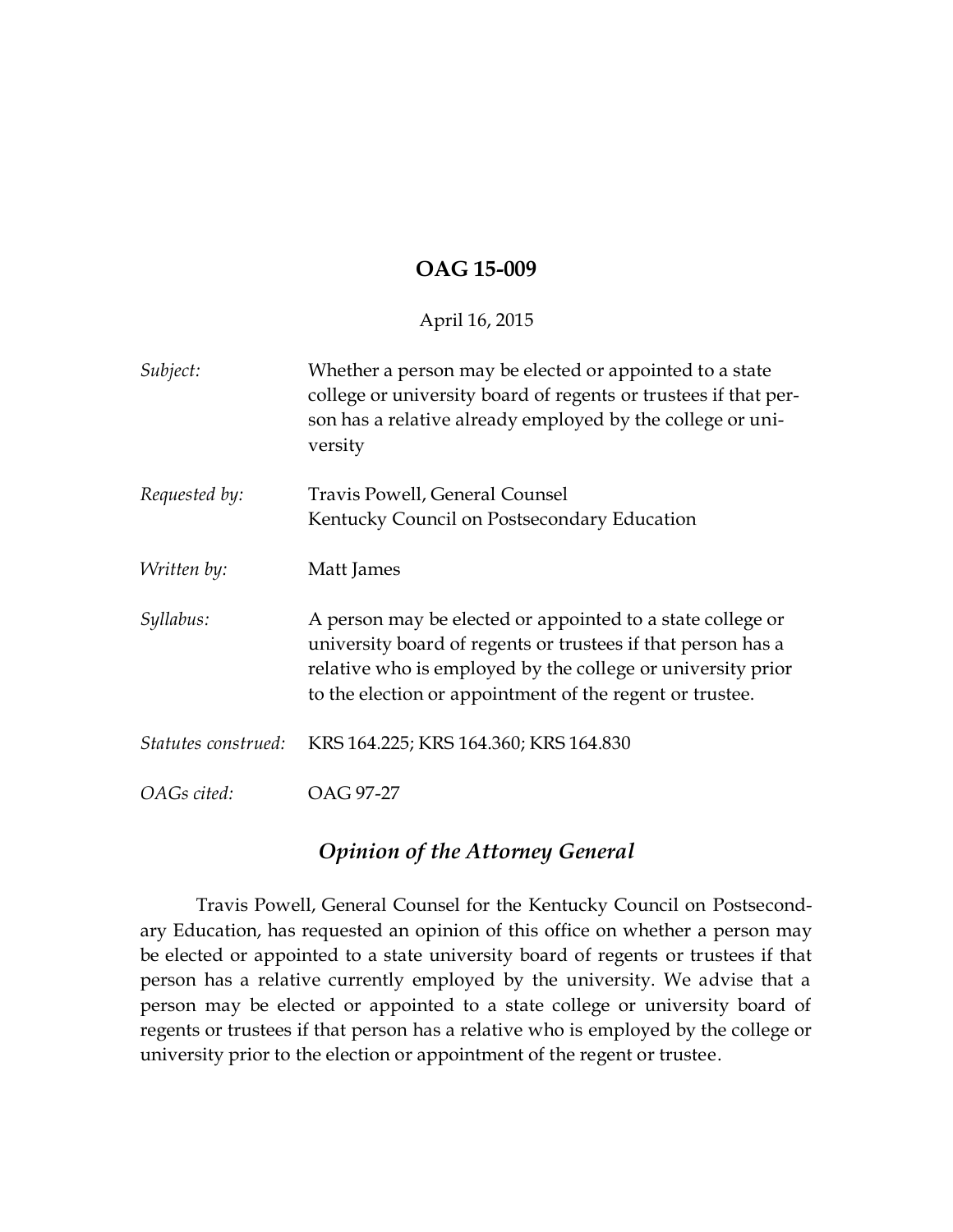OAG 15-009 Page 2

KRS 164.321(1)(a) provides that "each board of the comprehensive universities shall consist of eight (8) members appointed by the Governor, one (1) member of the teaching faculty, one (1) member of the university nonteaching personnel, and one (1) member of the student body of the respective university or college." KRS 164.321(6) provides the procedures for electing the teaching faculty member, KRS 164.321(7) provides the procedures for electing the nonteaching personnel member, and KRS 164.321(8) provides that the student body member shall be the student body president during the appropriate academic year. However, KRS 164.360(2) provides the restriction that "no person shall be employed at an institution where his relative serves on the board of regents for that institution." KRS 164.001(20) defines a relative as "a person's father, mother, brother, sister, husband, wife, son, daughter, aunt, uncle, son-in-law, or daughter-in-law." At issue is whether a person may be elected or appointed to a state college or university board of regents if that person has a relative who is already employed by the state college or university prior to the person's election or appointment.

In OAG 97-27, we addressed whether the amendment to KRS 164.360 establishing the anti-nepotism provision contained a "grandfather clause" for those that were employed at a state university prior to the appointment of a relative to the board of regents. We rejected "the suggestion that the word *shall* as used in KRS 164.360(2) creates an implicit grandfather clause" and advised that "KRS 164.360(2) must be construed to mean strictly what it says. It contains no exemptions of any kind." *Id.* In subsequent informal opinions, we have retreated from this position, advising that a person may assume office as a regent if the person has a relative employed at the university prior to the regent's assuming office. The subsequent informal opinions relied on *Caudill v. Judicial Ethics Committee*, 986 S.W.2d 435 (Ky. 1998), decided after OAG 97-27. In light of *Caudill*, we now withdraw OAG 97-27, and advise that the anti-nepotism provision in KRS 164.320(2) does not apply to employment pre-existing the relative's election or appointment to the board of regents.

In *Caudill*, the court addressed the question of whether a judge may employ a spouse as a secretary, given the former Kentucky Code of Judicial Conduct Canon 3B(4), which provided that a judge "should exercise his power of appointments only on the basis of merit, avoiding nepotism and favoritism." The court found that the anti-nepotism provision "does not prohibit judges from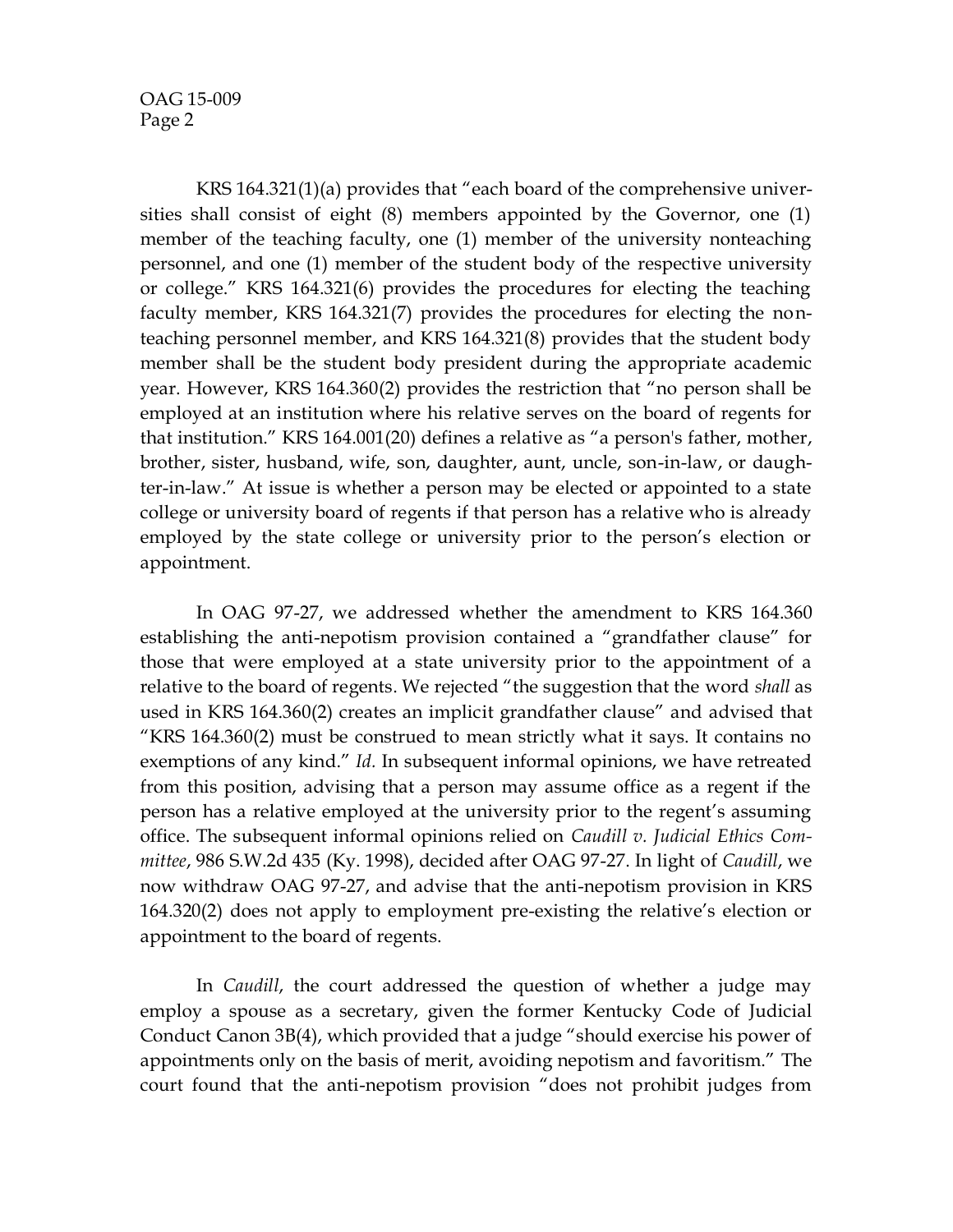OAG 15-009 Page 3

hiring relatives . . . . The controlling requirement in this sentence is that appointments should be made based on merit." *Caudill*, 986 S.W.2d at 436. The court explained its reasoning:

Favoritism based upon relationship is the evil to be eliminated through anti-nepotism provisions. It is the motivation and reasons for hiring which determine whether nepotism is involved, not merely the employment of a relative. Anti-nepotism provisions are aimed at avoiding inefficiency in public office by preventing officials from favoring their relatives and appointing those who may not be qualified to serve. "[A]dequate protection against appointments other than upon approved merits . . . is all that an 'antinepotism' law can constitutionally be supposed to cover . . . ."

*Id*. *Caudill* makes clear that anti-nepotism statutes protect against only appointment based on something other than merits. In *Chapman v. Gorman,* 839 S.W.2d 232 (Ky. 1992)*,* the court found that "where relatives of board members were hired before the board members were elected to their posts . . . there is hardly any likelihood that favoritism was involved. Thus the intent behind the entire provision, to eliminate nepotism, is not activated." *Id.* at 241. Both *Caudill* and *Chapman* are clear that the intent of anti-nepotism statutes is to protect against favoritism, and they are not triggered if the relatives were hired before the board members assumed office.

Further, the weight of authority from other jurisdictions supports the interpretation that anti-nepotism provisions do not apply to pre-existing employment. *Caudill* noted with approval that "other jurisdictions interpreting antinepotism provisions have held that such do not apply to continuation of employment when the initial hiring decision was based on merit." *Caudill*, 986 S.W.2d at 437. Other state supreme courts have examined whether "employed" should be interpreted to apply to pre-existing employment in the context of antinepotism statutes, and have reached a conclusion directly opposite to OAG 97- 27. *See Hinek v. Bowman Public Sch. Dist. No. 1*, 232 N.W.2d 72, 74 (N.D. 1975) ("Although we would agree that, as a general rule, the word 'employed' signifies both initial and continued employment . . . we are obligated to interpret that word to mean 'hired', which then limits us to initial employment only"); *New Mexico State Bd. of Educ. v. Bd. of Educ. of Alamogordo Pub. Sch. Dist. No. 1*, 624 P.2d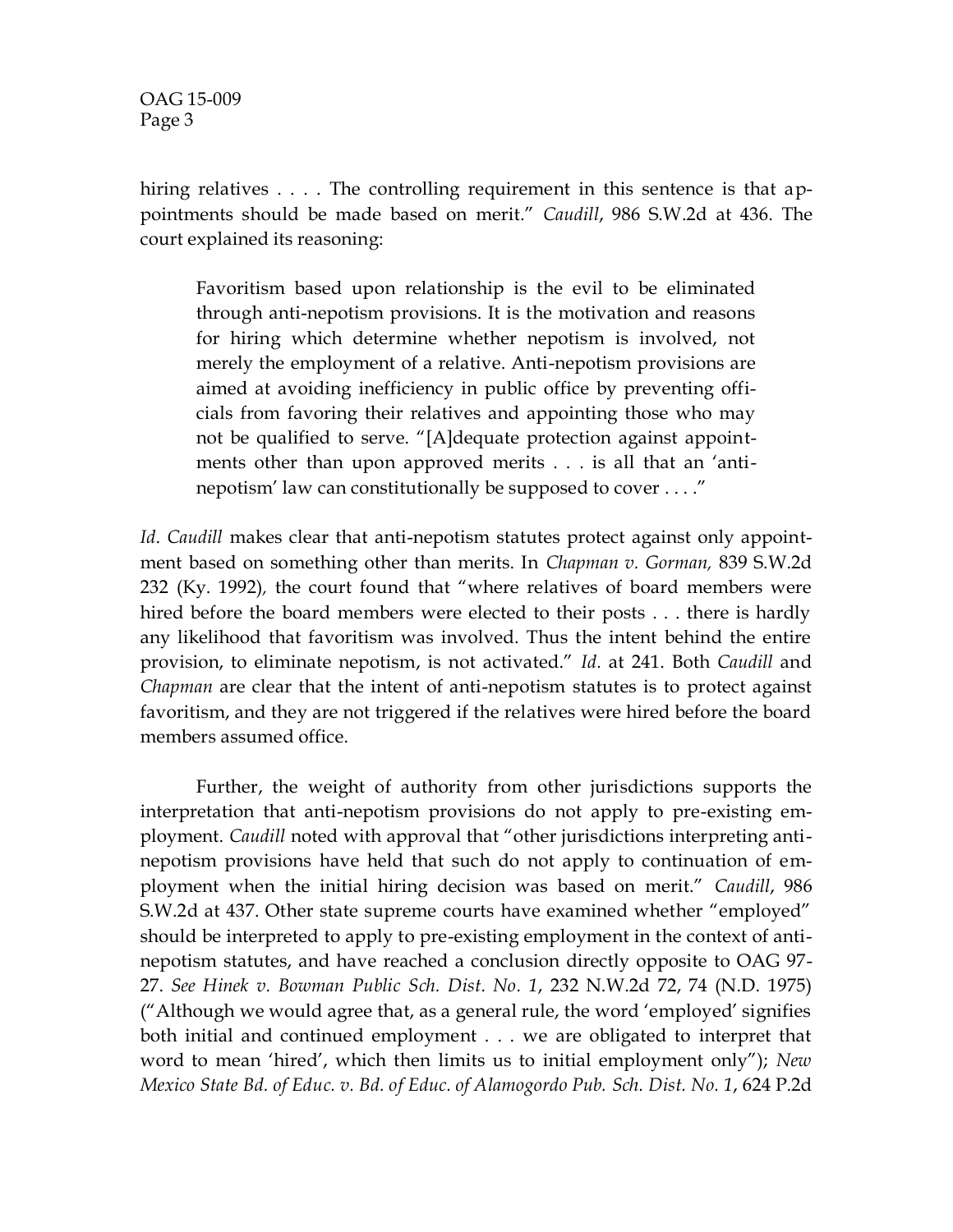530, 534 (N.M. 1981) ("We conclude from the foregoing that the intent of the Legislature is best reflected by construing the words 'employ' and 'approve the employment' to relate only to the initial hiring of teachers"). Further, other authorities have found that "an anti-nepotism statute which, if applied, would have the effect of terminating the employment of a person who was lawfully hired in the past runs afoul of the constitutional proscription against deprivation of liberty without due process of law." 16D C.J.S. *Constitutional Law* § 1894; *Backman v. Bateman,* 263 P.2d 561 (Utah 1953); *see also New Mexico State Bd.*, 624 P.2d at 534 ("The interest of the State is to continue the employment of qualified and experienced personnel and not to terminate employment without 'good and just cause'"). The weight of authority on the issue supports the claim that antinepotism statutes should not be interpreted to terminate pre-existing employment, and that to interpret them in such a manner would deprive the employee of property without due process of law.

Accordingly, OAG 97-27 is hereby withdrawn. A person may assume office as a state college or university regent if that person has a relative whose employment at the college or university predates the regent's election or appointment without conflict. However, we further advise that KRS 164.360(2) still applies to employment after a person begins to serve on a board of regents; a person who has a relative currently serving on a board of regents may not begin initial employment at that institution.

As a further note, KRS 164.360(2) only applies to the universities governed by a board of regents under KRS 164.321. It does not apply to the University of Kentucky or the University of Louisville, which are governed by boards of trustees under KRS 164.131 and KRS 164.821 respectively. However, the University of Kentucky has its own anti-nepotism provision, KRS 164.225, which provides that "no relative of a board of trustee member shall be employed by the university." The University of Louisville has an identical provision, KRS 164.830(1)(a), which provides that "no relative of a board of trustee member shall be employed by the university." We advise that the analysis in this opinion extends to those provisions as well.

In summary, a person may assume office as a state college or university regent or trustee if that person has a relative whose employment at the college or university predates the election or appointment to the board of regents or trus